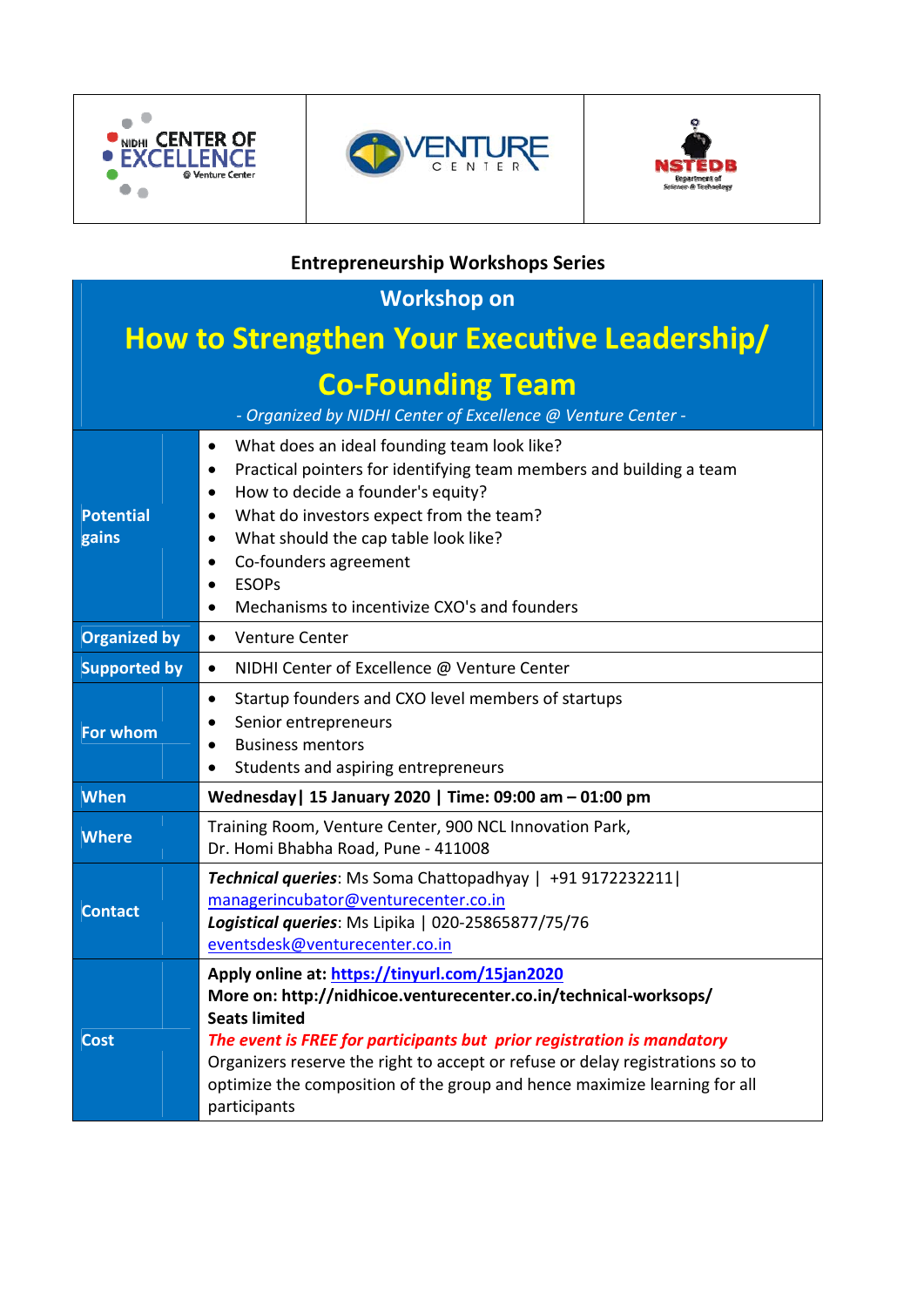





#### **Workshop Outline**

Workshop shall consists of:

- Talks and Q&A sessions  $\bullet$
- Panel discussion  $\bullet$

## **Workshop includes**

• Workshop includes tea, snacks

#### **Workshop excludes**

Please note, the participants will have to arrange for their own travel/local transport and accommodation and dinners.

## **Other information**

General information and useful contacts regarding Pune city are available on: http://www.venturecenter.co.in/puneguide/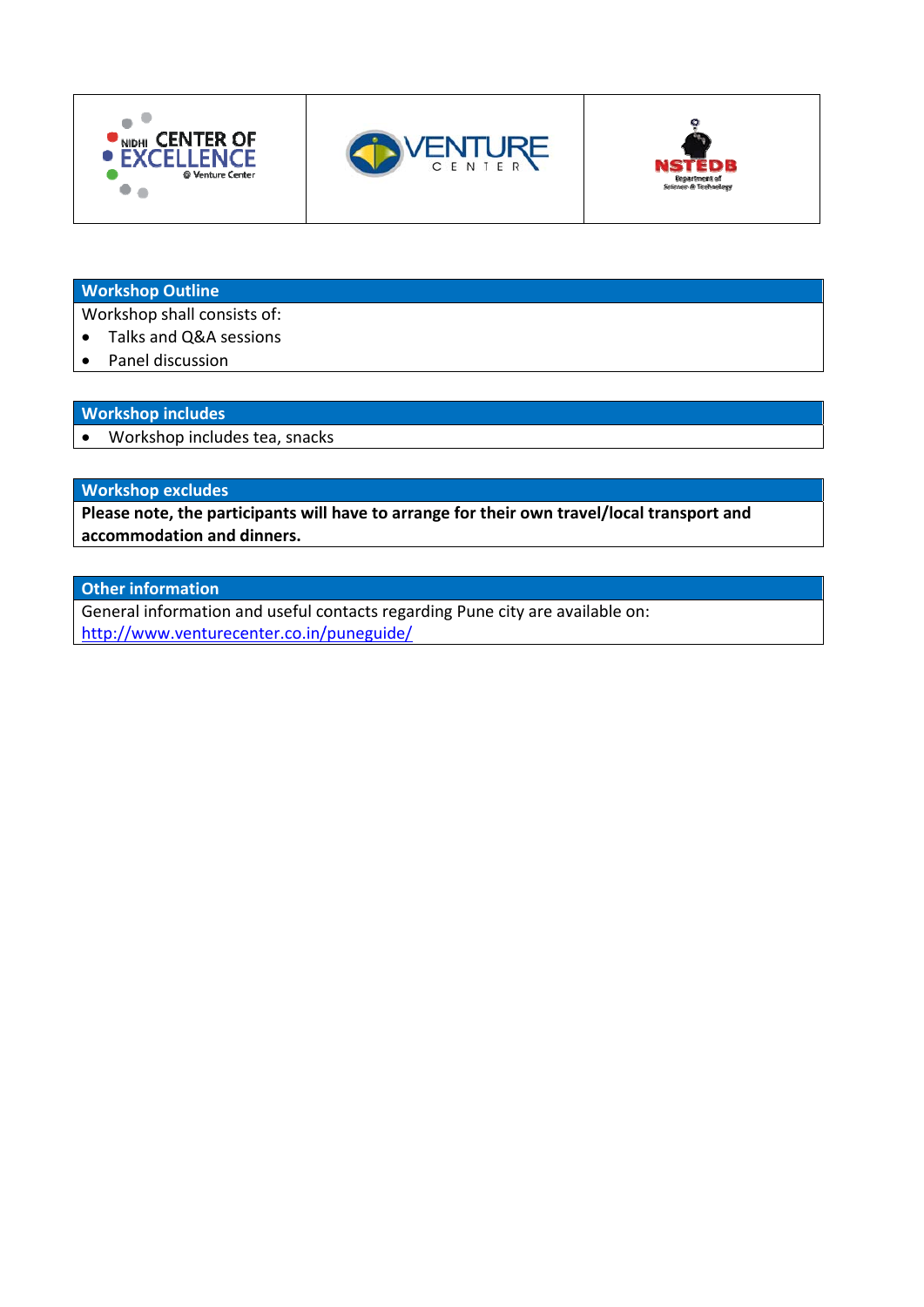





| <b>Workshop Schedule</b> |                          |                                                                                                                                                                                                                                                                 |                                                                                                                |
|--------------------------|--------------------------|-----------------------------------------------------------------------------------------------------------------------------------------------------------------------------------------------------------------------------------------------------------------|----------------------------------------------------------------------------------------------------------------|
| <b>Time (hrs)</b>        | <b>Duration</b><br>(Min) | <b>TOPIC</b>                                                                                                                                                                                                                                                    | <b>Workshop mentor</b>                                                                                         |
| 0900-0930                | 30                       | <b>SESSION 1:</b><br>Introduction and overview of Venture Center<br>Setting the stage (introduction, aim and<br>structure of the workshop)                                                                                                                      | Soma Chattopadhyay<br>Premnath Venugopalan                                                                     |
|                          |                          | <b>Session 1: Talks</b>                                                                                                                                                                                                                                         |                                                                                                                |
| 0930-1015                | 45                       | Talk-1<br>The talk will address the following points<br>What does an ideal founding team look like?<br>$\bullet$<br>Practical<br>pointers for identifying<br>$\bullet$<br>team<br>members and building a team<br>How to decide a founder's equity?<br>$\bullet$ | Srikant Sastri                                                                                                 |
| 1015-1100                | 45                       | Panel 1: Investor's perspective<br>What do investors expect from the team?<br>$\bullet$<br>What should the cap table look like?<br>$\bullet$<br>Others<br>$\bullet$                                                                                             | Speakers:<br>Gireendra Kasmalkar<br>Vaibhav Domkundwar<br>Srikant Sastri<br>Moderator:<br>Premnath Venugopalan |
| 1100-1130                | 30                       | Networking tea                                                                                                                                                                                                                                                  |                                                                                                                |
|                          |                          | <b>Session 2: Panel discussions</b>                                                                                                                                                                                                                             |                                                                                                                |
| 1130-1215                | 45                       | Panel 2: Views of senior practicing entrepreneurs<br>Sharing learning and insights from their<br>personal experiences.                                                                                                                                          | Speakers:<br>Nitin Gupta<br>Nitin Tappe<br>Aditya Ingalhalikar<br>Moderator:<br>Srikant Sastri                 |
| 1215-1300                | 45                       | Talk-2<br>The talk will address the following points<br>Co-founders agreement<br><b>ESOPs</b><br>Mechanisms<br>incentivize<br>CXO's<br>to<br>and<br>founders                                                                                                    | Sujata Bogawat                                                                                                 |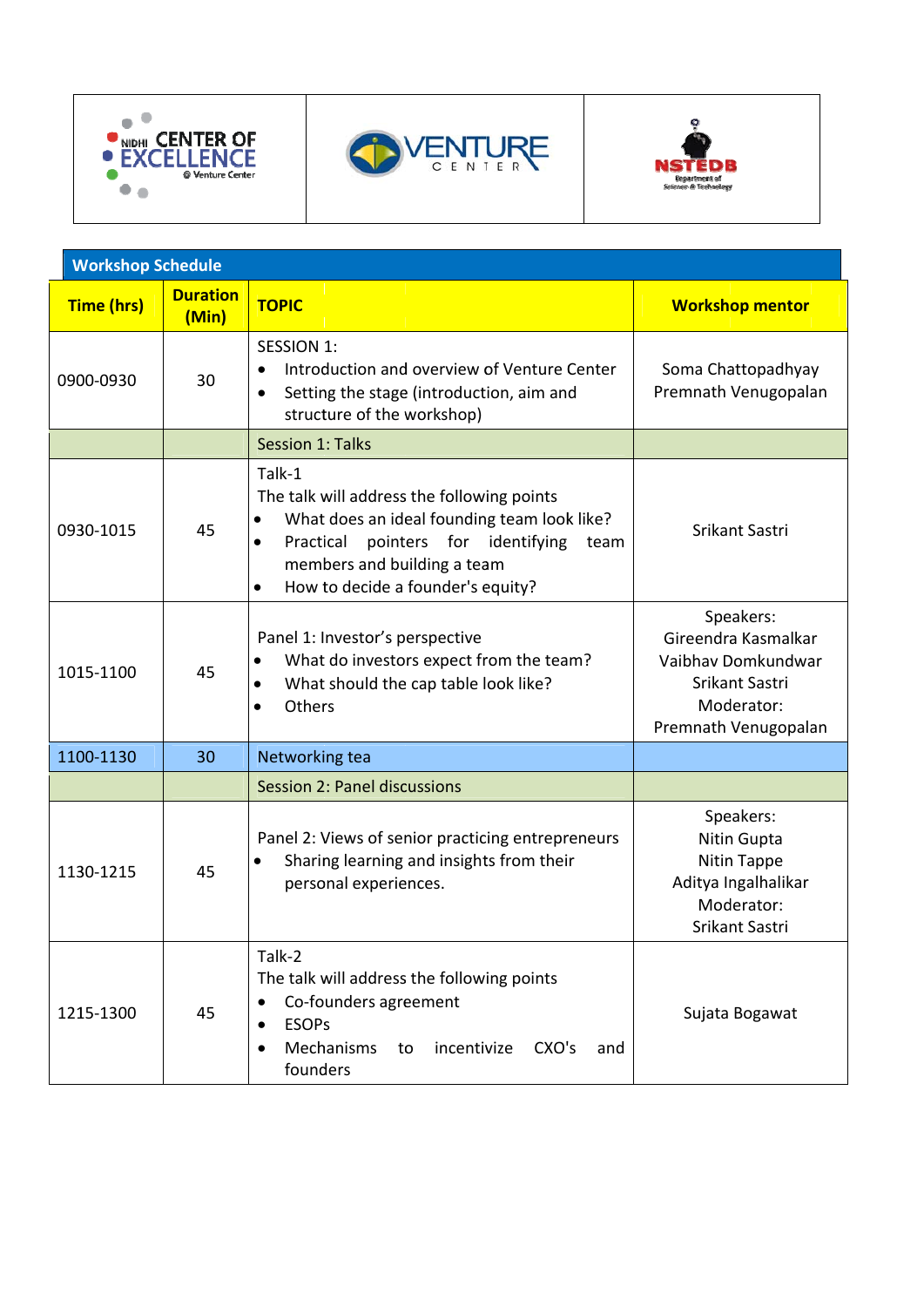





| About the Spekers/ Mentors (in alphabetical order of the last name) |                                                                                                                                                                                                                                                                                                                                                                                                                                                                                                                                                                                                                                                                                                                                                                                                                                                                                            |
|---------------------------------------------------------------------|--------------------------------------------------------------------------------------------------------------------------------------------------------------------------------------------------------------------------------------------------------------------------------------------------------------------------------------------------------------------------------------------------------------------------------------------------------------------------------------------------------------------------------------------------------------------------------------------------------------------------------------------------------------------------------------------------------------------------------------------------------------------------------------------------------------------------------------------------------------------------------------------|
|                                                                     | Sujata Bogawat<br>Senior Partner, Baheti & Somani                                                                                                                                                                                                                                                                                                                                                                                                                                                                                                                                                                                                                                                                                                                                                                                                                                          |
|                                                                     | Sujata is Chartered Accountant and MBA with over 17 years of experience in consulting,<br>managing compliance and financial matters of manufacturing and services industries; including<br>start-ups and not-for-profit companies.                                                                                                                                                                                                                                                                                                                                                                                                                                                                                                                                                                                                                                                         |
| Sujata Bogawat                                                      | Specialties:- Startup Consulting; Outsourced CFO; Financial Management & Accounting; Legal,<br>Taxation & Regulatory Compliance ; Venture Capital & other Fund Raising ; Operations and<br><b>General Administration.</b>                                                                                                                                                                                                                                                                                                                                                                                                                                                                                                                                                                                                                                                                  |
|                                                                     | Vaibhav Domkundwar<br>Founder & CEO of Better Inc.   Entrepreneur & Seed Investor   Growth Hacker                                                                                                                                                                                                                                                                                                                                                                                                                                                                                                                                                                                                                                                                                                                                                                                          |
| <b>Vaibhav Domkundwar</b>                                           | Vaibhav is a career entrepreneur and have started 2 successful companies - one venture backed<br>startup (Roamware) that was acquired for 9 figures and one bootstrapped (BETTER) that he<br>built from ground up into a profitable tech venture firm with a diverse portfolio of product<br>businesses & angel investments. He has worked on lot of product ideas, where he built<br>customers around the world with a very strong NPS for each of his product companies.<br>His angel investment portfolio has grown from a few early bets to a set of 15+ companies with<br>2 successful exits and several Series A milestones.<br>He received MS in Mechanical Engineering (Industrial/Manufacturing) from University of<br>California, Berkeley and Management of Technology from Haas School of Business, UC<br>Berkeley. He did his B.Tech(Mechanical Engineering) from COEP, Pune. |
|                                                                     | <b>Nitin Gupta</b><br>Founder & CEO of Flytbase                                                                                                                                                                                                                                                                                                                                                                                                                                                                                                                                                                                                                                                                                                                                                                                                                                            |
| <b>Nitin Gupta</b>                                                  | Nitin Gupta the Founder and CEO of FlytBase, Inc. (http://flytbase.com), headquartered in<br>Silicon Valley, USA, with R&D office at BHAU Institute, Pune. FlytBase is building the world's first<br>Internet of Drones (IoD) platform to help drone integrators and operators scale their<br>commercial drone operations. Nitin is a 2004 graduate from IIT Bombay and he received his<br>Masters from University of Maryland, College Park, USA. He has over 15 years of experience in<br>the automation and aerial robotics industry.                                                                                                                                                                                                                                                                                                                                                   |
|                                                                     | Aditya Ingalhalikar<br>Founder & CEO of Indius Medical technologies Pvt. Ltd.                                                                                                                                                                                                                                                                                                                                                                                                                                                                                                                                                                                                                                                                                                                                                                                                              |
| Aditya Ingalhalikar                                                 | A well published Spine Biomechanist with multiple patents to his credit, Dr. Ingalhalikar has had<br>a decade long stellar career in the global spinal implants industry. Prior to founding INDIUS, Dr.<br>Ingalhalikar was Director of Product Development at Globus Medical, the 5th largest spinal<br>implants company in the world. He has extensive experience in taking products from concept to<br>commercialization in the highly competitive and innovation driven global spinal implants<br>market. Dr. Ingalhalikar has received his B.E in Mechanical Engineering for the University of<br>Pune, INDIA and MS & PhD in Biomedical Engineering with a focus on Spine Biomechanics from<br>the University of Iowa, Iowa City, USA.                                                                                                                                               |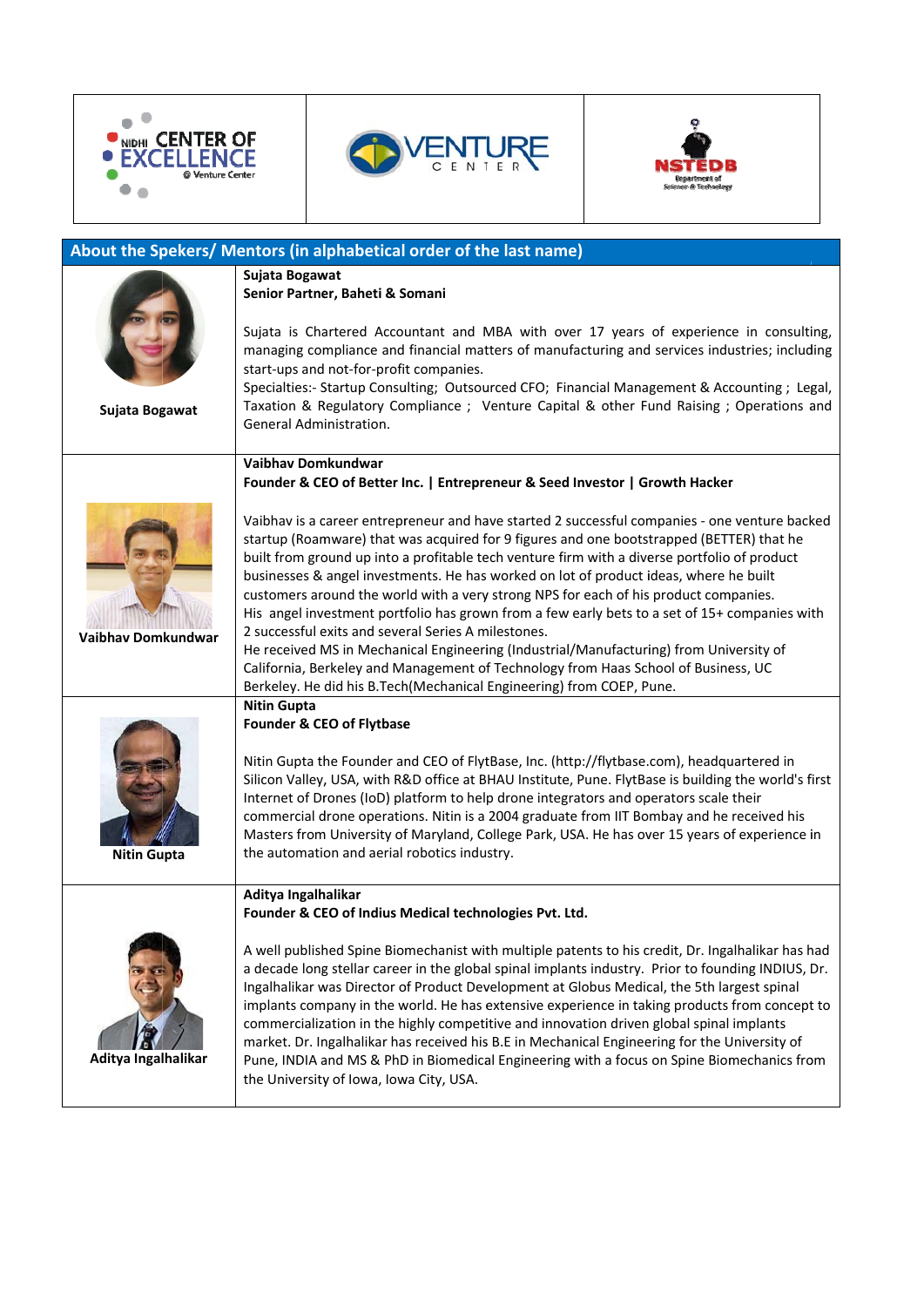





| Gireendra Kasmalkar<br>Founder & CEO, Ideas to Impacts Innovations Pvt. Ltd.                                                                                                                                                                                                                                                                                                                                                                                                                                                                                                                                                                                                                                                                                                                                                                                                                                                                                                                                                                                                                                                                                                                                                                                                                                                                                                                                                                                                                                                                                                                                                                                                                                                                                                                                               |
|----------------------------------------------------------------------------------------------------------------------------------------------------------------------------------------------------------------------------------------------------------------------------------------------------------------------------------------------------------------------------------------------------------------------------------------------------------------------------------------------------------------------------------------------------------------------------------------------------------------------------------------------------------------------------------------------------------------------------------------------------------------------------------------------------------------------------------------------------------------------------------------------------------------------------------------------------------------------------------------------------------------------------------------------------------------------------------------------------------------------------------------------------------------------------------------------------------------------------------------------------------------------------------------------------------------------------------------------------------------------------------------------------------------------------------------------------------------------------------------------------------------------------------------------------------------------------------------------------------------------------------------------------------------------------------------------------------------------------------------------------------------------------------------------------------------------------|
| Gireendra Kasmalkar is the Founder Director and CEO of Ideas to Impacts Innovations Pvt. Ltd.<br>and Lead Investor and General Partner at Alacrity India Fund. He is a Mechanical engineer from<br>IIT Mumbai (1987) and Univ. of South Carolina, USA, (1989). Enriched with 25 years of<br>experience, and post his tenure as MD, CEO of SQS India, he has ensured that Ideas to Impacts<br>is in the business of "Distributing The Future Evenly (TM)" by offering cutting-edge technology<br>services with our "small town" model.                                                                                                                                                                                                                                                                                                                                                                                                                                                                                                                                                                                                                                                                                                                                                                                                                                                                                                                                                                                                                                                                                                                                                                                                                                                                                      |
|                                                                                                                                                                                                                                                                                                                                                                                                                                                                                                                                                                                                                                                                                                                                                                                                                                                                                                                                                                                                                                                                                                                                                                                                                                                                                                                                                                                                                                                                                                                                                                                                                                                                                                                                                                                                                            |
| <b>Srikant Sastri</b><br>Certified Independent Director; Serial Entrepreneur; Innovation Expert/Advisor/Mentor                                                                                                                                                                                                                                                                                                                                                                                                                                                                                                                                                                                                                                                                                                                                                                                                                                                                                                                                                                                                                                                                                                                                                                                                                                                                                                                                                                                                                                                                                                                                                                                                                                                                                                             |
| Srikant Sastri is a seasoned entrepreneur and bridge-builder. He provides strategic leadership as<br>the co-founder of Crayon Data, the ambitious Singapore-headquartered start-up, which aims to<br>build a global business around a Big Data platform and products. This is his third start-up. As a<br>successful entrepreneur, Srikant had founded India and Southeast Asia's largest CRM & Digital<br>agency, Solutions - Digitas, in 1995.<br>The business achieved scale (2000 employees) and market leadership before being acquired by<br>the Publicis Groupe. In his most-recent role as VivaKi India Chairperson, Srikant led an<br>ambitious M&A strategy to help the Publicis Groupe establish digital leadership in India,<br>through three cutting-edge acquisitions.<br>Srikant is the Chairman of the Board of IIM Calcutta Innovation Park. He also serves as the<br>board member, advisor and mentor to several emerging corporations, university incubators and<br>startups. This includes IIT Kanpur F.I.R.S.T as Board Member, member of Project Evaluation &<br>Monitoring Committee of NIDHI Center of Excellence at NCL Venture Center, mentor to BIRAC-<br>supported incubators & programs like BioAngels Network.<br>Respected as a leading marketing & CRM practitioner, Srikant started his career at Unilever and<br>McCann - Erickson, and was recently inducted into the DMAi 'Hall of Fame'. He has been on the<br>jury at Cannes Advertising Festival. At Crayon Data, Srikant loves being in the midst of crazy<br>ideas, energetic people, and ambiguity. Srikant works closely with, and nurtures several tech<br>start-ups, and is an active angel investor. He earned an Engineering degree from IIT, Kanpur<br>and a Post-Graduate qualification in Management from IIM, Calcutta. |
|                                                                                                                                                                                                                                                                                                                                                                                                                                                                                                                                                                                                                                                                                                                                                                                                                                                                                                                                                                                                                                                                                                                                                                                                                                                                                                                                                                                                                                                                                                                                                                                                                                                                                                                                                                                                                            |
| Some interesting videos https://www.youtube.com/watch?v=ksQU IXHU5U and<br>https://www.linkedin.com/in/srikantsastri1                                                                                                                                                                                                                                                                                                                                                                                                                                                                                                                                                                                                                                                                                                                                                                                                                                                                                                                                                                                                                                                                                                                                                                                                                                                                                                                                                                                                                                                                                                                                                                                                                                                                                                      |
|                                                                                                                                                                                                                                                                                                                                                                                                                                                                                                                                                                                                                                                                                                                                                                                                                                                                                                                                                                                                                                                                                                                                                                                                                                                                                                                                                                                                                                                                                                                                                                                                                                                                                                                                                                                                                            |
| <b>Nitin Tappe</b><br>CEO & Co-Founder, Pratiti Technologies<br>Nitin is postgraduate from IIT, Mumbai, India and in his 19 years of career, has played key roles<br>in building a desktop as well as enterprise solutions right from idealization to launch which are<br>adopted by many Fortune 500 companies. Prior to co-founding Pratiti, Nitin was COO of<br>Geometric Ltd. As a Founder member of Pratiti Technologies, he is committed to applying his<br>management learning as well as the passion for building new solutions to realize your<br>innovation with certainty.                                                                                                                                                                                                                                                                                                                                                                                                                                                                                                                                                                                                                                                                                                                                                                                                                                                                                                                                                                                                                                                                                                                                                                                                                                      |
|                                                                                                                                                                                                                                                                                                                                                                                                                                                                                                                                                                                                                                                                                                                                                                                                                                                                                                                                                                                                                                                                                                                                                                                                                                                                                                                                                                                                                                                                                                                                                                                                                                                                                                                                                                                                                            |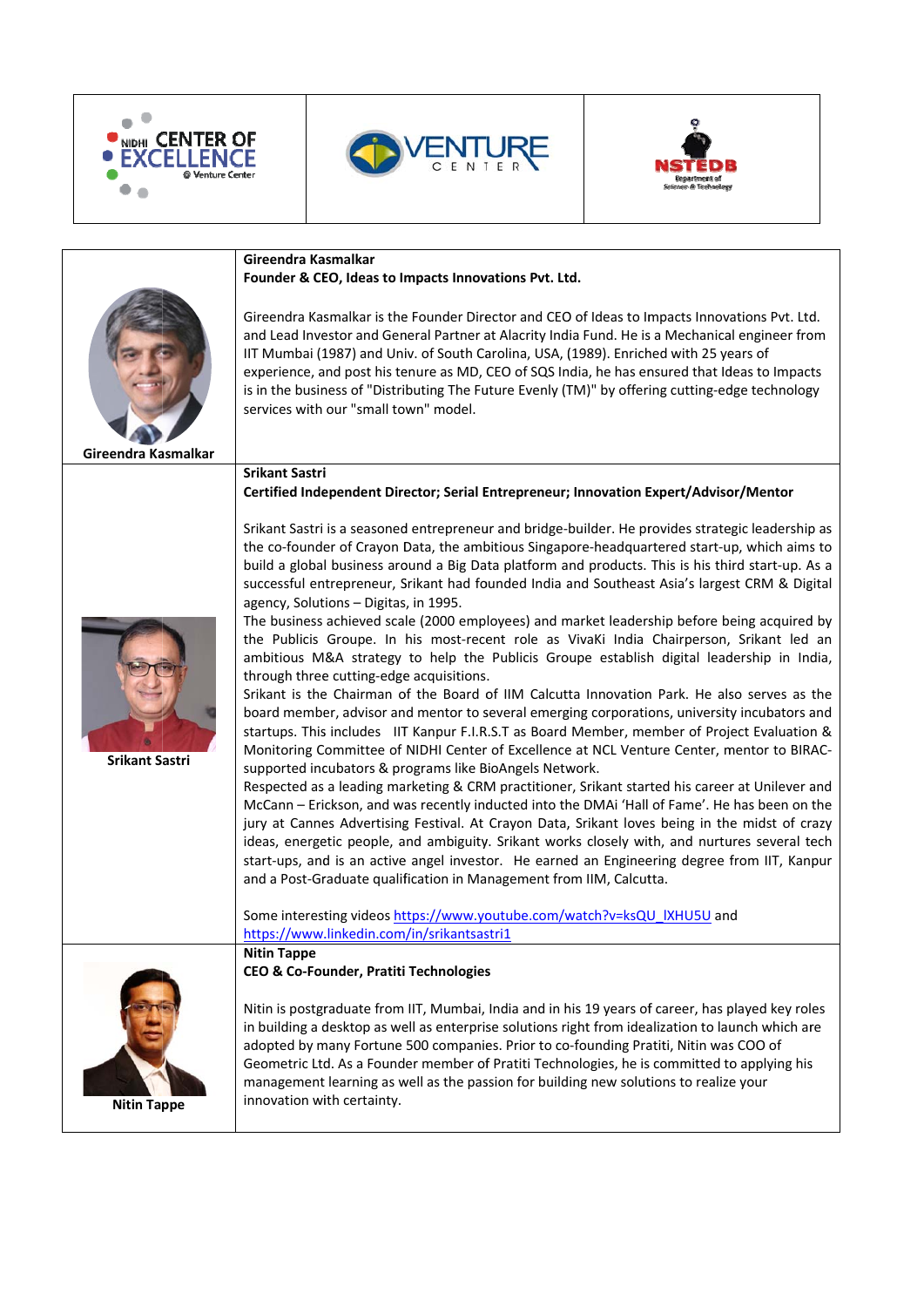





|                      | Premnath Venugopalan                                                                                                                                                                                                                                                                                                                                                                                                                                                                                                                                                                                                                                                                                                                                                                                                                                                                                                                                                                                                                                                                                        |
|----------------------|-------------------------------------------------------------------------------------------------------------------------------------------------------------------------------------------------------------------------------------------------------------------------------------------------------------------------------------------------------------------------------------------------------------------------------------------------------------------------------------------------------------------------------------------------------------------------------------------------------------------------------------------------------------------------------------------------------------------------------------------------------------------------------------------------------------------------------------------------------------------------------------------------------------------------------------------------------------------------------------------------------------------------------------------------------------------------------------------------------------|
|                      | Head - NCL Innovations; Director - Venture Center                                                                                                                                                                                                                                                                                                                                                                                                                                                                                                                                                                                                                                                                                                                                                                                                                                                                                                                                                                                                                                                           |
| Premnath Venugopalan | Dr V Premnath is currently the Head, NCL Innovations - the group within National Chemical<br>Laboratory (NCL) charged with the responsibility of championing the cause of technology<br>innovation within NCL. Dr Premnath also provides leadership for the Intellectual Property<br>Group at NCL - one of India's leading IP management groups based out of research institutions.<br>Dr Premnath is also the Director of the Venture Center $-$ a technology business incubator on<br>NCL campus. Dr Premnath is also a Scientist, Polymer Science & Engineering Division at NCL<br>with an interest in technology development for biomedical products. Dr Premnath has helped<br>found and be the first Director of Venture Center, CSIR-Tech (a technology commercialization<br>company), Orthocrafts Innovations (degradable synthetic polymer based biomed products<br>start-up) and BiolMed Innovations (silk based biomaterials start-up).<br>Dr. V. Premnath holds a B. Tech. from the Indian Institute of Technology - Bombay and a Ph.D.<br>from the Massachusetts Institute of Technology, USA. |